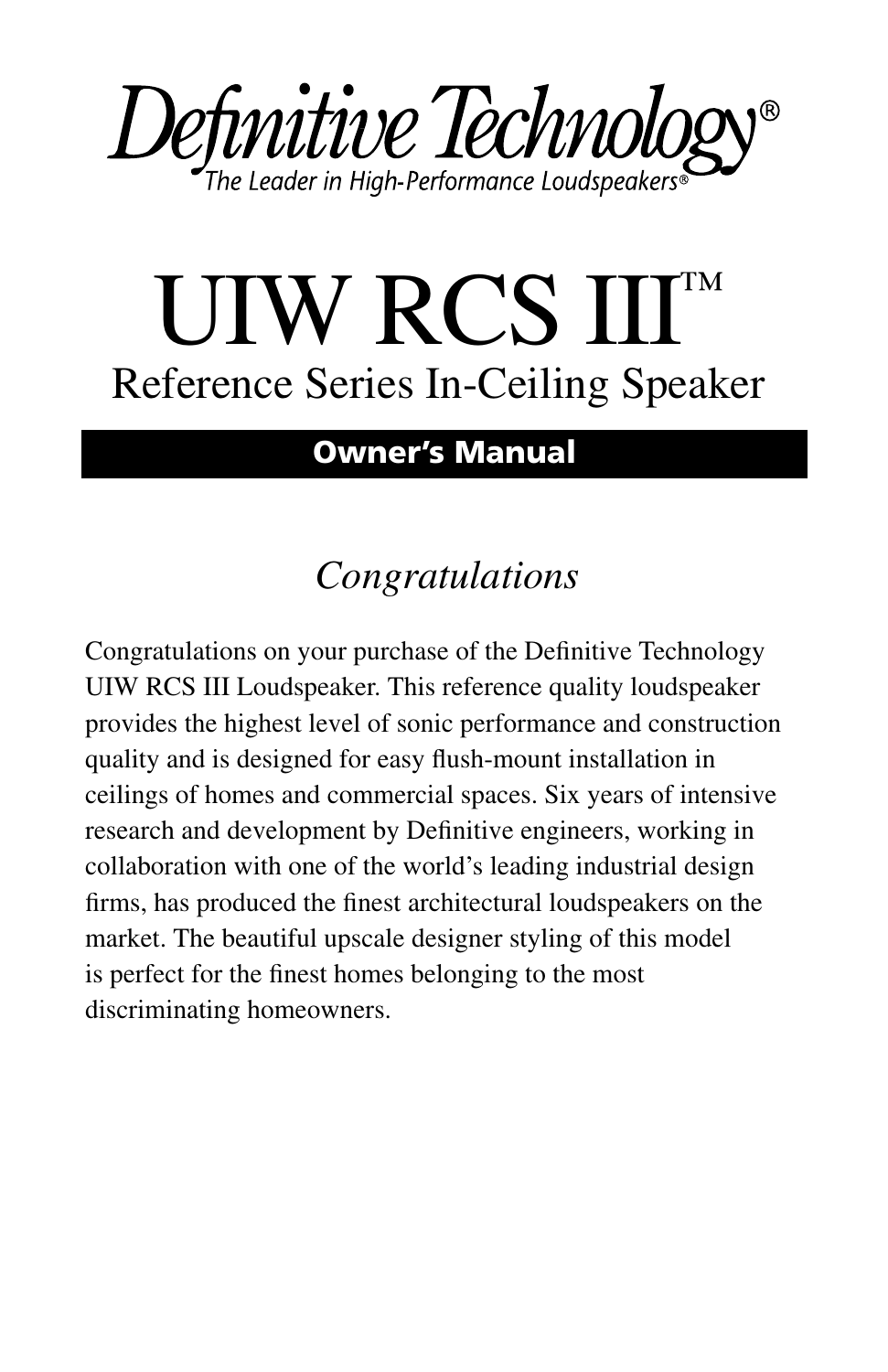#### **The UIW RCS III Loudspeaker**

#### The RCS III:

- Incorporates high power, high definition cast basket Definitive bass/midrange drivers combined with pressure-coupled lowfrequency radiators and state-of-the-art Definitive 1" dome tweeters.
- Incorporates polypropylene cones with butyl rubber surrounds.
- Incorporates a complete precision crossover system designed by Definitive engineers for seamless driver blending.
- Incorporates a completely sealed non-resonant medite enclosure to assure you of laboratory reference quality performance in your home.
- Is moisture resistant to allow use in bathrooms, etc.
- Is easily paintable and comes complete with mounting templates and plastic paint masks.
- Can be used as an exceptional left main, right main, center channel or rear/side surround in a state-of-the-art home theater system or as stereo pairs in a 2-channel music system.

## **The Sound Quality Is Extraordinary**

The UIW RCS IIIs have been voiced by Definitive engineers (using the superb facilities of the Definitive Technology Advanced Research Facility) to the same high-end standards as all Definitive loudspeakers. The drivers and baffles are perfectly integrated into the design to minimize the diffraction problems that are inherent with most other in-wall loudspeakers. To ensure that you experience the finest performance possible from your UIW RCS IIIs, we encourage you to read this owner's manual to familiarize yourself with the proper installation and set-up procedures.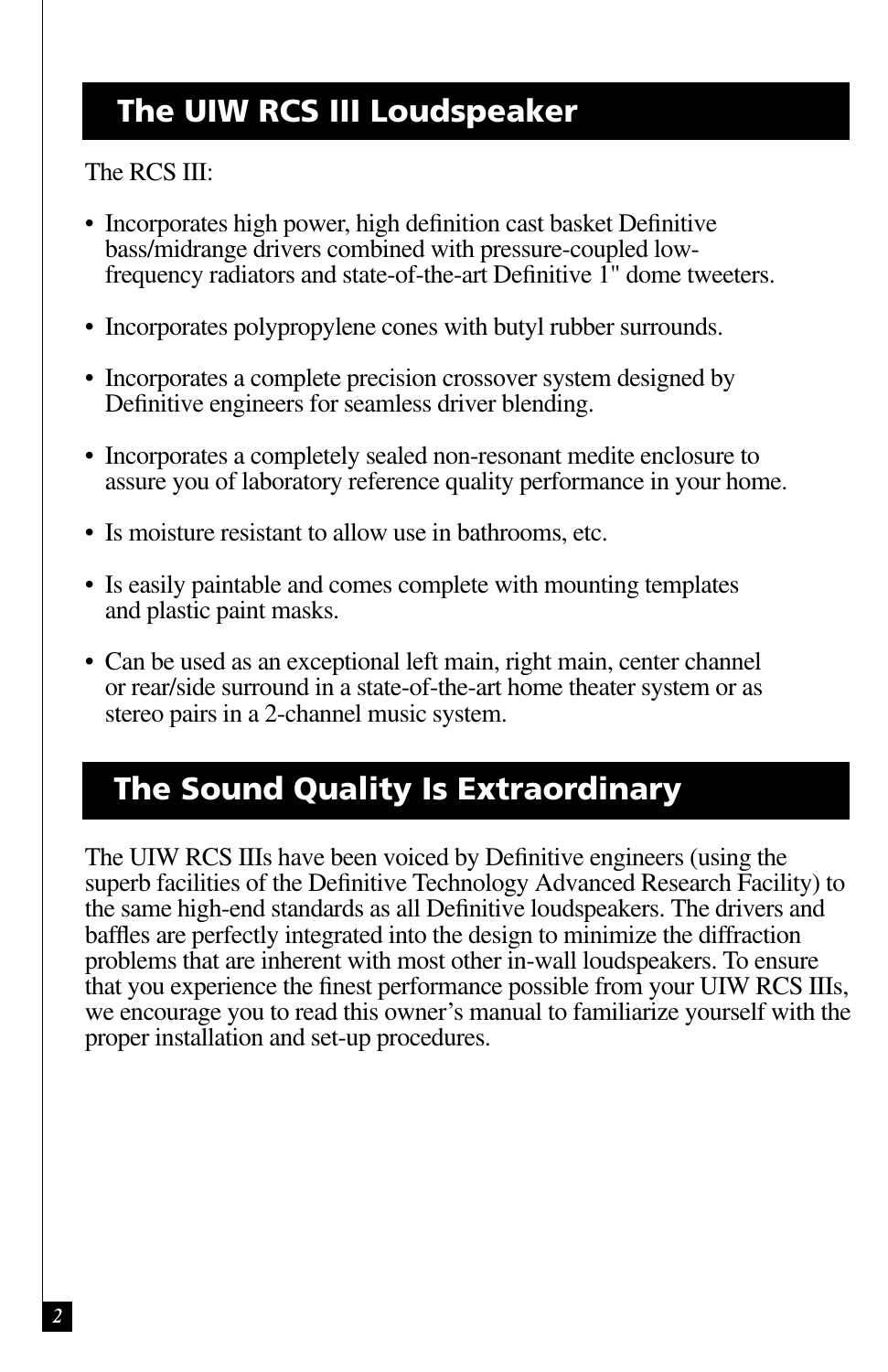# **Unpacking Your UIW RCS III Loudspeakers**

#### **Please Inspect For Shipping Damage**

Each loudspeaker leaves our plant in perfect condition. Any visible or concealed damage most likely will have occurred in handling after it left the plant and should be reported at once to your Definitive dealer or the delivery company that delivered your loudspeakers. Please unpack your system carefully. Save all cartons and packing materials in case you move or need to ship your system. Record the serial numbers found on the back of the UIW RCS III Loudspeakers in the appropriate place on your warranty card.

# **UIW RCS III Applications**

The UIW RCS III is designed to be mounted in ceilings and used as a front main left, right or center channel loudspeaker in a stealth home theater system of the highest quality. In addition, they can be used as rear or side surround speakers or as left and right stereo speakers.

## **UIW RCS III Positioning**

Definitive's UIW RCS III Loudspeakers are designed to be mounted in ceilings with excellent results. Because of their wide dispersion characteristics and other aspects of their superb sonic performance, mounting position in your room is very flexible. Due to the different requirements of the wide variety of room shapes and sizes, we recommend that you consult with the custom installation specialist at your Definitive Technology dealer regarding your own particular needs.

#### **Your Complete Definitive Home Theater**

For best results, we recommend that you use Definitive speakers in combination with your RCS IIIs for the best overall sonic performance. A popular choice for matching side or rear surround speakers is the Definitive UIW RSS III. In-wall or free-standing subwoofers may be used with the RCS III. Popular choices are the in-wall Definitive UIW Sub 10/10, UIW Sub Reference or our freestanding SuperCube subs.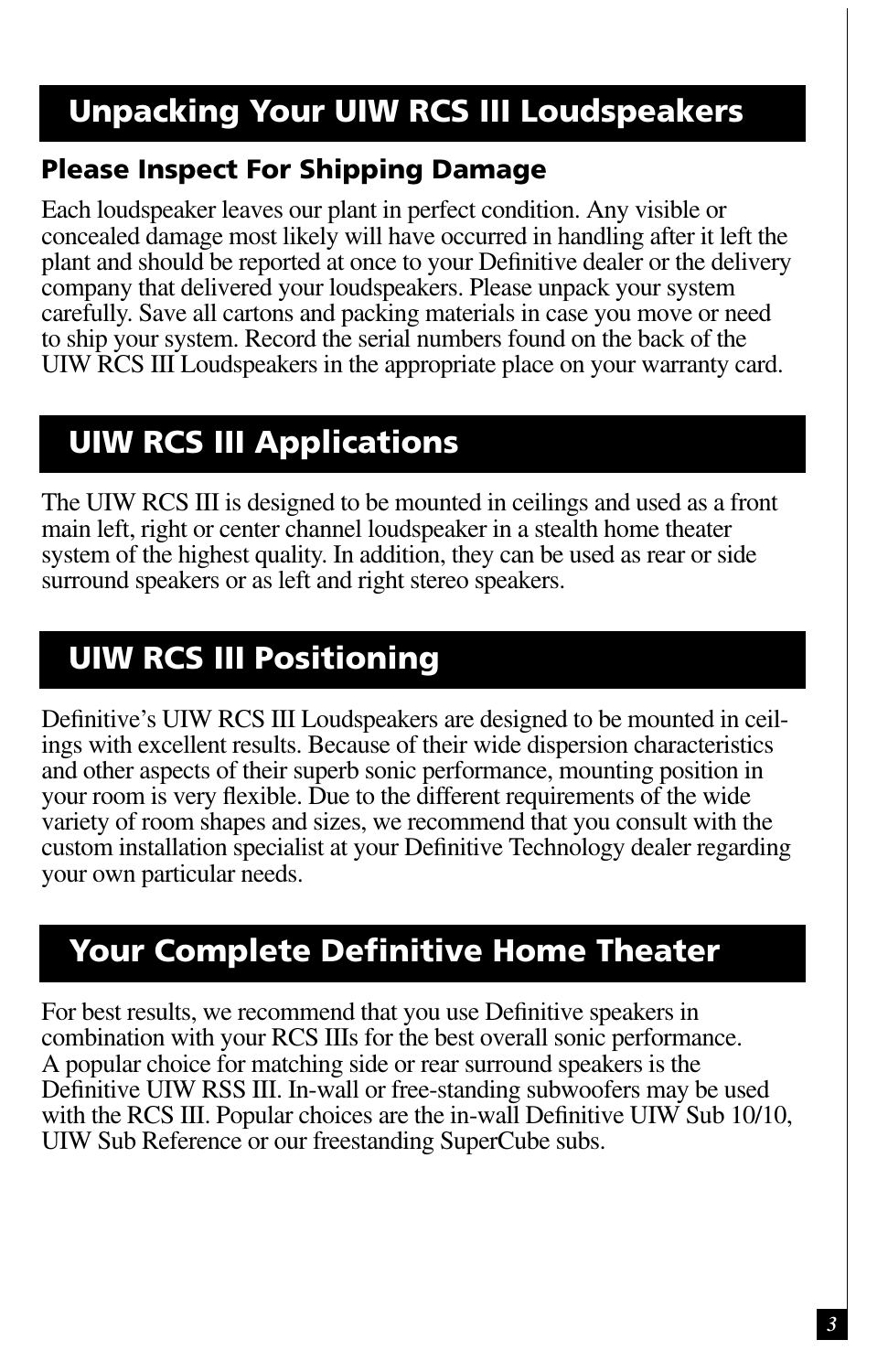## **Painting Your UIW RCS III Loudspeakers**

The UIW RCS III Loudspeakers are easily paintable and are shipped with plastic paint masks (which should be retained even if you initially decide not to paint the speakers). The grille and frame must be painted separately, and for best results, prior to installation.

For the grille, spray painting is the recommended method. Follow the paint manufacturer's directions for ventilation and correct spraying procedure. Be very careful not to clog the speaker grille with too heavy a coat of paint as this will impair system sonic performance.

For the frame, spray painting is preferred but brush or roller will also give good results. The supplied frame masks should be put in place to protect the speaker components for whichever method you choose.

#### **Installation Procedure Overview**

The RCS III is designed to be installed inside the ceiling of your home quickly and easily. Because of its superb sonic performance, installation location within your room is very flexible. Your room is not like anyone else's room, and because of its unique size and shape will have its own requirements for optimal sonic performance. We recommend that you consult with the Custom Installation Specialist at your Definitive Technology dealer regarding your special needs or if you are at all uncertain about the best and safest way to install your RCS III.

- Installation of this product must follow all local and state building code requirements. We strongly recommend using a qualified, professional installer who is knowledgeable of local building codes.
- The UIW RCS III is designed for mounting inline or at 90 degrees to 12" on-center ceiling joists.
- If ceiling joists are wider than 12" apart, you will need to shim (or frame in the enclosure) with appropriate framing material.
- Before starting construction or modification of your ceiling, you should familiarize yourself with any applicable local fire and building codes.
- Make sure the locations you select do not conceal studs, electrical wiring or plumbing. Prior to installation, hold the speaker in your chosen location to make sure it meets the clearance requirements around obstacles such as studs, corners, beams, lighting fixtures and door/window frames.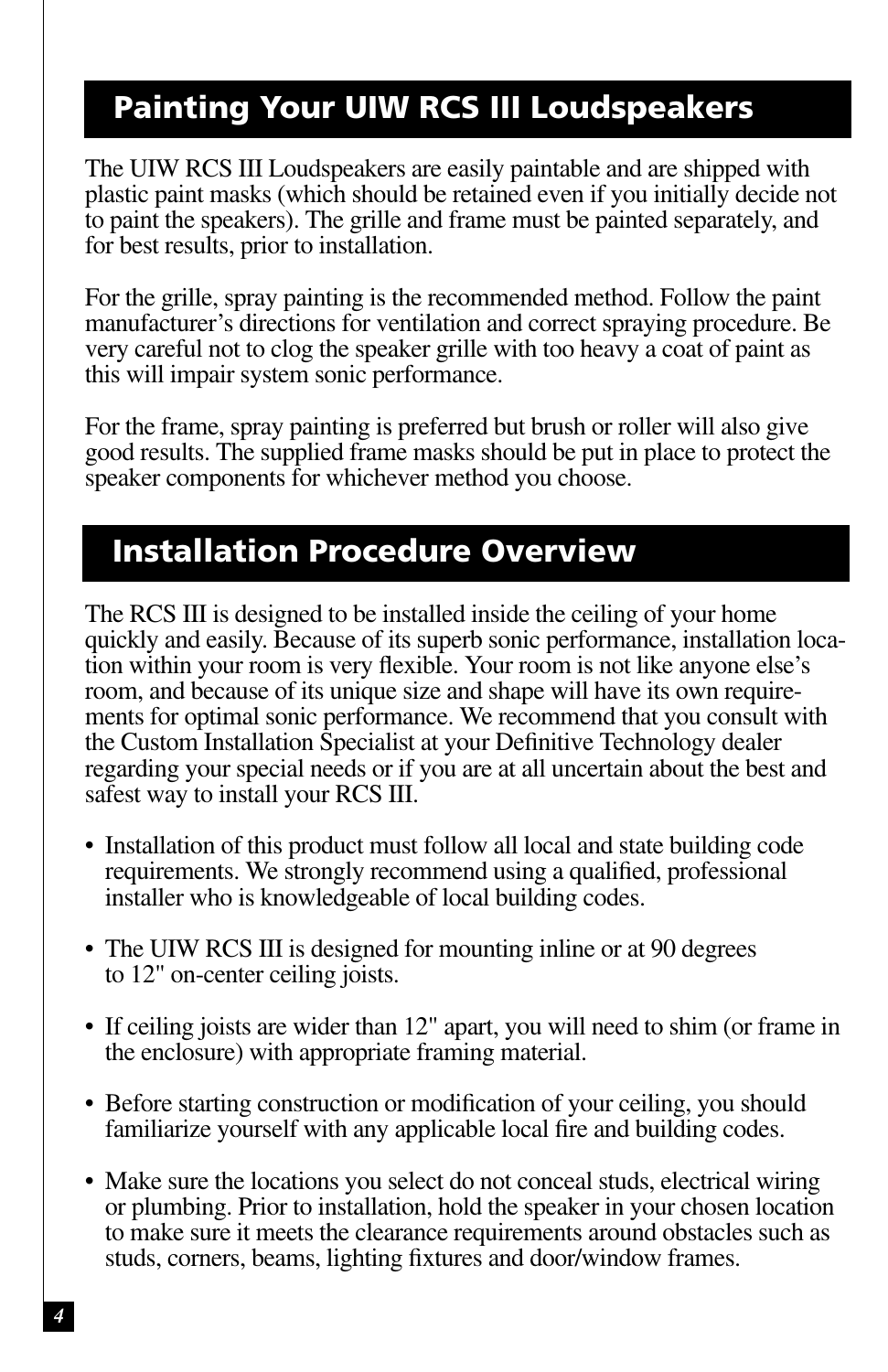#### **Installation Procedure Overview (continued)**

- The speaker enclosure needs to be against joists or framing material on the 2 parallel sides that are to be fastened with the screws.
- The clearance required on outside ceiling surface is 1" around the cutout to clear the speaker bezel. On inside surface,  $1\frac{1}{4}$  of clearance is required to clear lock arms on the sides that will not be fastened to the joists or framing material.
- Also note that the installation of the RCS III may require some modification of the joist structure in your ceiling. This should only be done by a competent professional who will configure the studs to maintain their structural integrity and make sure that everything is in compliance with all local and state building code requirements.
- Speaker wire must be run inside your ceiling as part of the installation process of in-wall loudspeakers. Plan the connection before you start your loudspeaker installation.

# **Step-by-Step Installation**

#### **Mounting options overview**

- Installation of this product must follow all local and state building codes.
- We strongly recommend using a qualified, professional installer who is knowledgeable of local building codes.

#### **Required cutout and cavity size**

- Template cutout size:  $10\frac{3}{s}$ "W x  $10\frac{3}{s}$ "L.
- Minimum size of installation cavity (inside ceiling and between joists) is as follows:
	- Depth: 57 /8"
	- $-10<sup>1</sup>$ /<sub>2</sub>" between joists on the sides the wood screws are to be installed in.
	- 123 /4" between joists on sides the lock arms are to be used (11 /4" of space required on each side to clear lock arms).

*See Diagram 1, page 9 for reference.*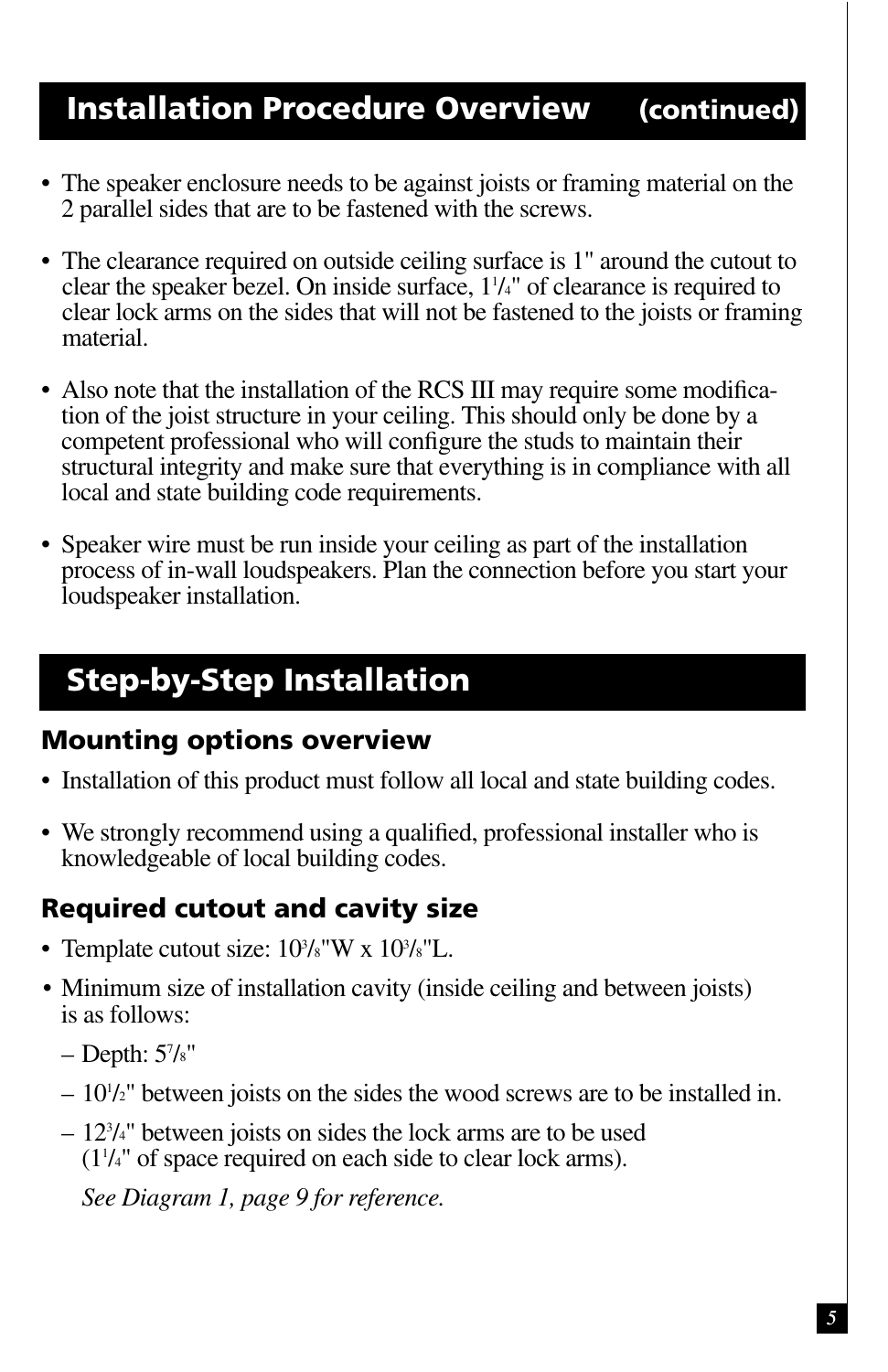#### **Step-by-Step Installation (continued)**

#### **Hole location options and requirements**

- Mounting in ceiling with joists 12" on-center.
	- Place template against inside edge of joist.
	- Trace around template with pencil.
	- Cut hole.

*See Diagram 1, page 9 for reference.*

- Mounting in ceiling with joists wider than 12" on-center.
	- $-$  Place template at least  $1\frac{1}{4}$ " away from existing joists (to clear lock arms).
	- Template does not need to be centered between joists.
	- Trace around template with pencil.
	- Cut hole.
	- Install framing material inside cavity, running 90 degrees to existing joists, leaving  $10\frac{1}{2}$ " between frame sides.

*See Diagram 2, page 9 for reference.*

- Mounting in ceiling with joists 12" on-center where crossbeam is closer than 11 /4" from side of enclosure.
	- Enclosure MUST be against the crossbeam and 2 joists, boxing it in on 3 sides. Shim as required.
	- This will require 1 additional #8 x 31 /2" wood screw and side gasket material (not included) to secure to crossbeam and prevent rattling.
	- Place template against crossbeam and mounting joist.
	- Trace around template with pencil.
	- Cut hole.

*6*

*See Diagram 3, page 10 for reference.*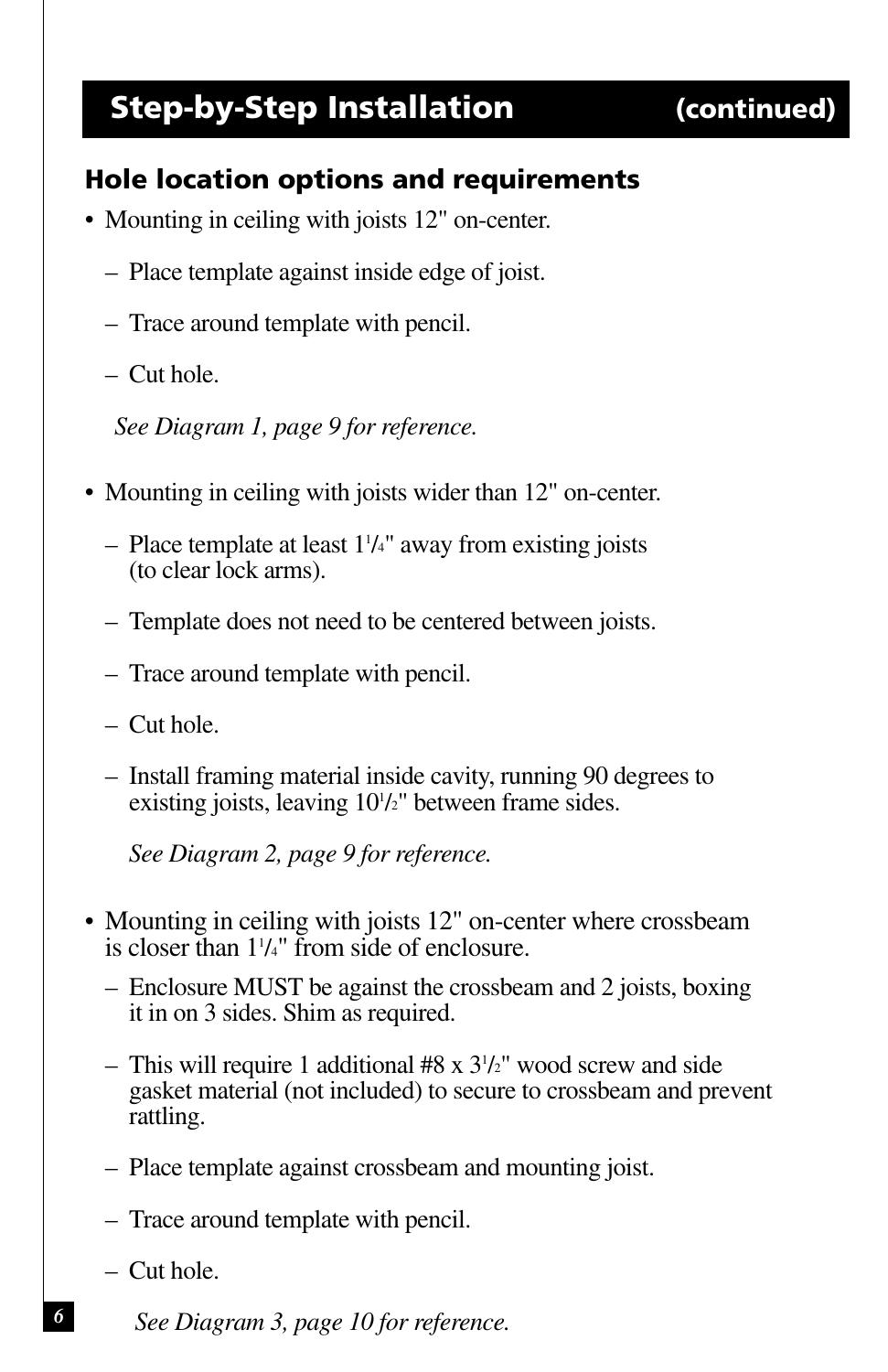#### **Gasket requirements and application**

- There are 2 sizes of gasket strips included in the accessory pack with the owner's manual.
	- 5 long gaskets.
	- 1 short gasket.
- The gaskets are to be applied as follows:
	- 2 long gaskets on back of enclosure.
	- 2 gaskets on each side of enclosure to be placed against joist or framing material.
	- The short gasket is provided to run on the side of the enclosure where the terminal cut-away is located.

#### **Connecting the speaker**

- Run color-coded wires between the speaker cavity and amplifier unit. When running the wires inside the ceiling to the opening, leave a minimum of 18" of additional length in the cavity to facilitate speaker connection.
- Fish wiring out of hole.
- Connect the speaker wires to the UIW RCS III taking care to make red to red (+) and black to black (-) terminal connections.
- Refer to your amplifier or receiver loudspeaker wiring instructions, turn off the unit and connect the speaker wires to the appropriate colored output terminal on the unit, again making red to red  $(\hat{+})$  and black to black  $(\hat{-})$ connections. This will ensure absolute phase throughout the system.

#### **Securing speaker**

- Installation of this product must follow all local and state building code requirements.
- We strongly recommend using a qualified, professional installer who is knowledgeable of local building codes.
- We recommend holding the unit by the bezel and outer edges of the speaker to avoid damaging the drivers.
- Place speaker in hole and secure to joists (or framing material) with at least 2 of the screws provided. Tighten screw on one side before installing and tightening the opposing side.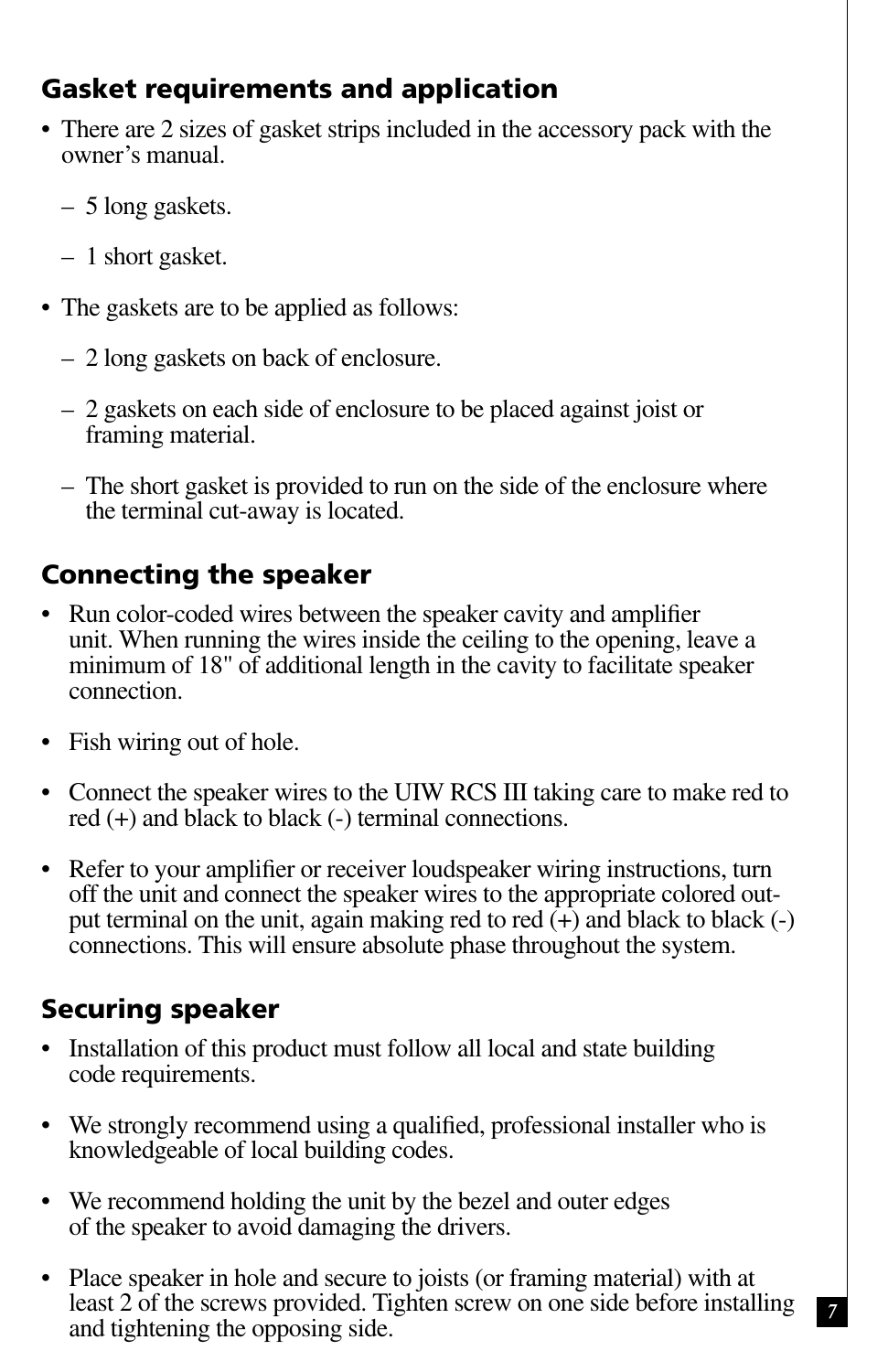#### **Step-by-Step Installation (continued)**

• As a minimum, the speaker must be secured using two screws provided on 2 parallel sides.

*See Diagrams 1 and 2, page 9 for reference.*

• If speaker is mounted against a crossbeam, install one additional  $#8 \times 3^{1/2}$ " /2" wood screw (included) into side that is against crossbeam to secure speaker and prevent rattling.

*See Diagram 3, page 10 for reference.*

• Secure lock arms on sides that are not secured using wood screws.

*See Diagrams 1, 2 and 3, page 9 and 10 for reference.*

- The metal pivoting lock arms are pre-installed in the loudspeaker frame with Phillips screws. The lock arms can be rotated left or right by turning the screws.
- Fit grille on speaker bezel.

#### **\*VERY IMPORTANT\***

**Please note that the pivoting lock arms are not designed to support the weight of the speaker. They are only designed to pull the speaker tight to the ceiling and prevent it from rattling. Do not use them for supporting the speaker. The screws going through the speaker and into the joists are there for support and must be properly used.**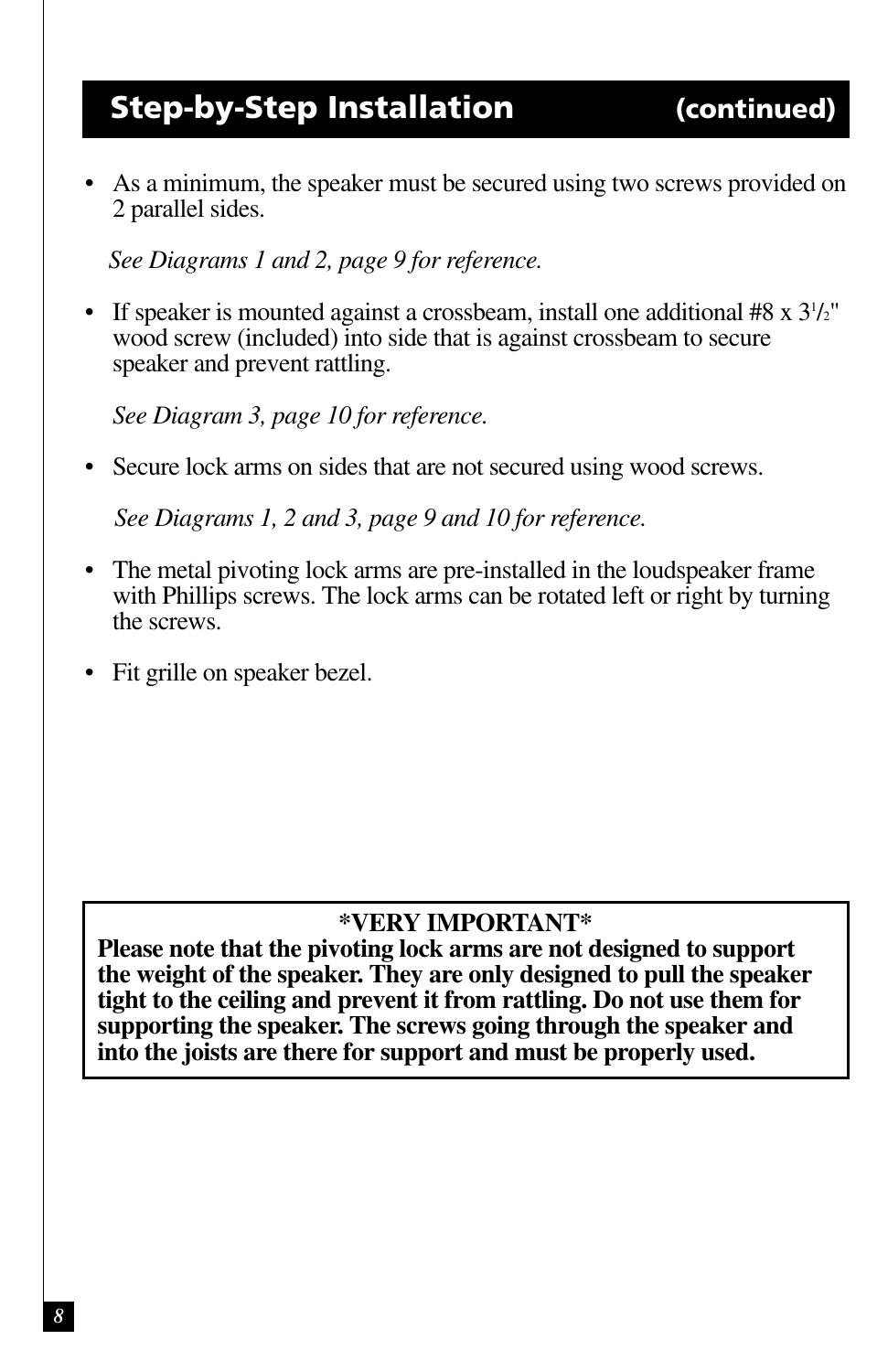

*9*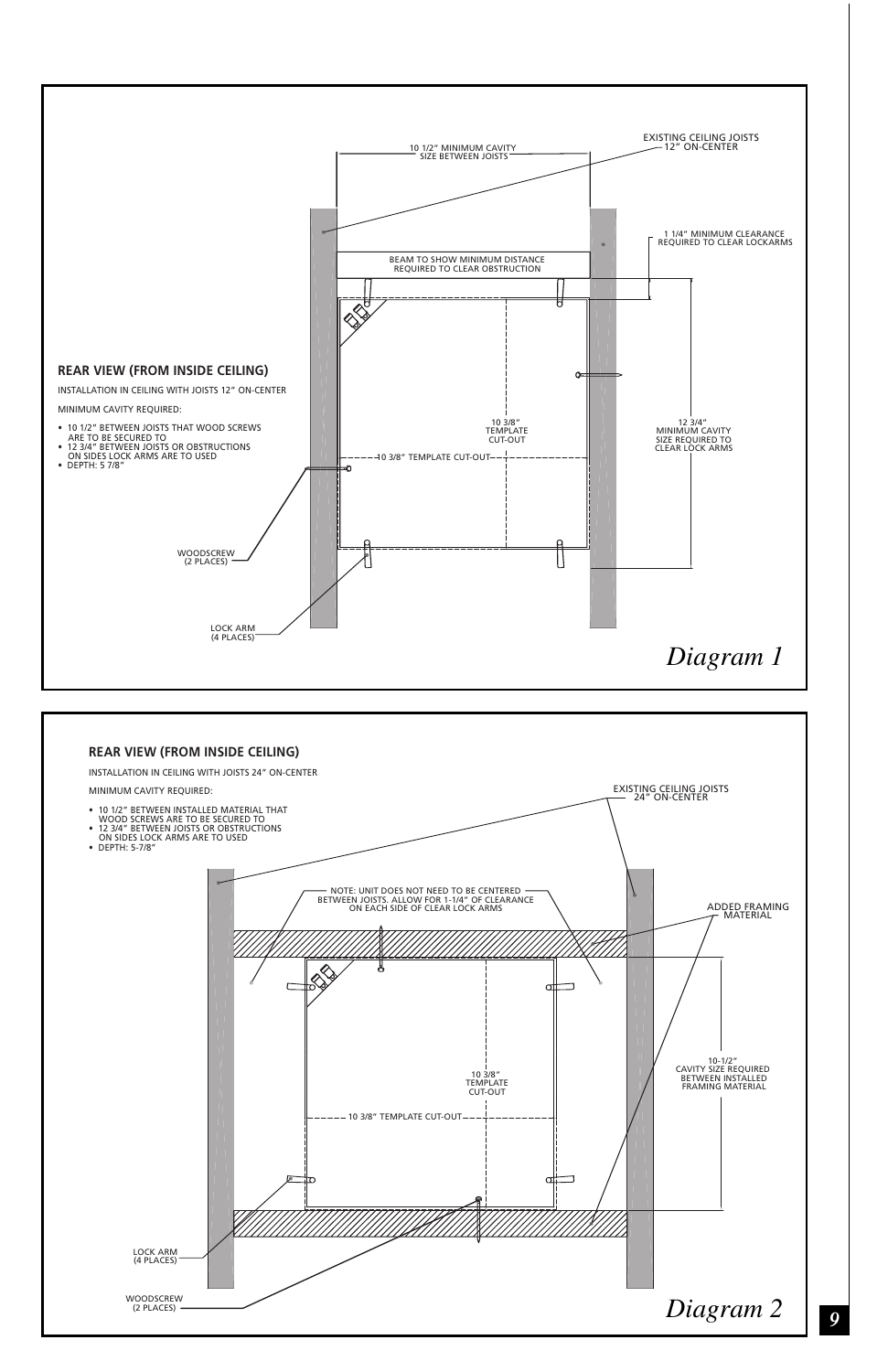

## **Troubleshooting Your UIW RCS III Speakers**

If you experience any difficulties with your UIW RCS III Loudspeakers, try the suggestions described below. If you are still having problems, please consult your Definitive Technology authorized dealer for assistance.

- Make sure all your system interconnections and power cords are solidly in their place.
- Check to be sure that the power cords and/or speaker wires have not been damaged.
- Many amplifier/receivers have sophisticated internal protection circuitry. If for some reason the protection circuitry is tripped, please turn down the system's volume and wait five minutes before trying the system again.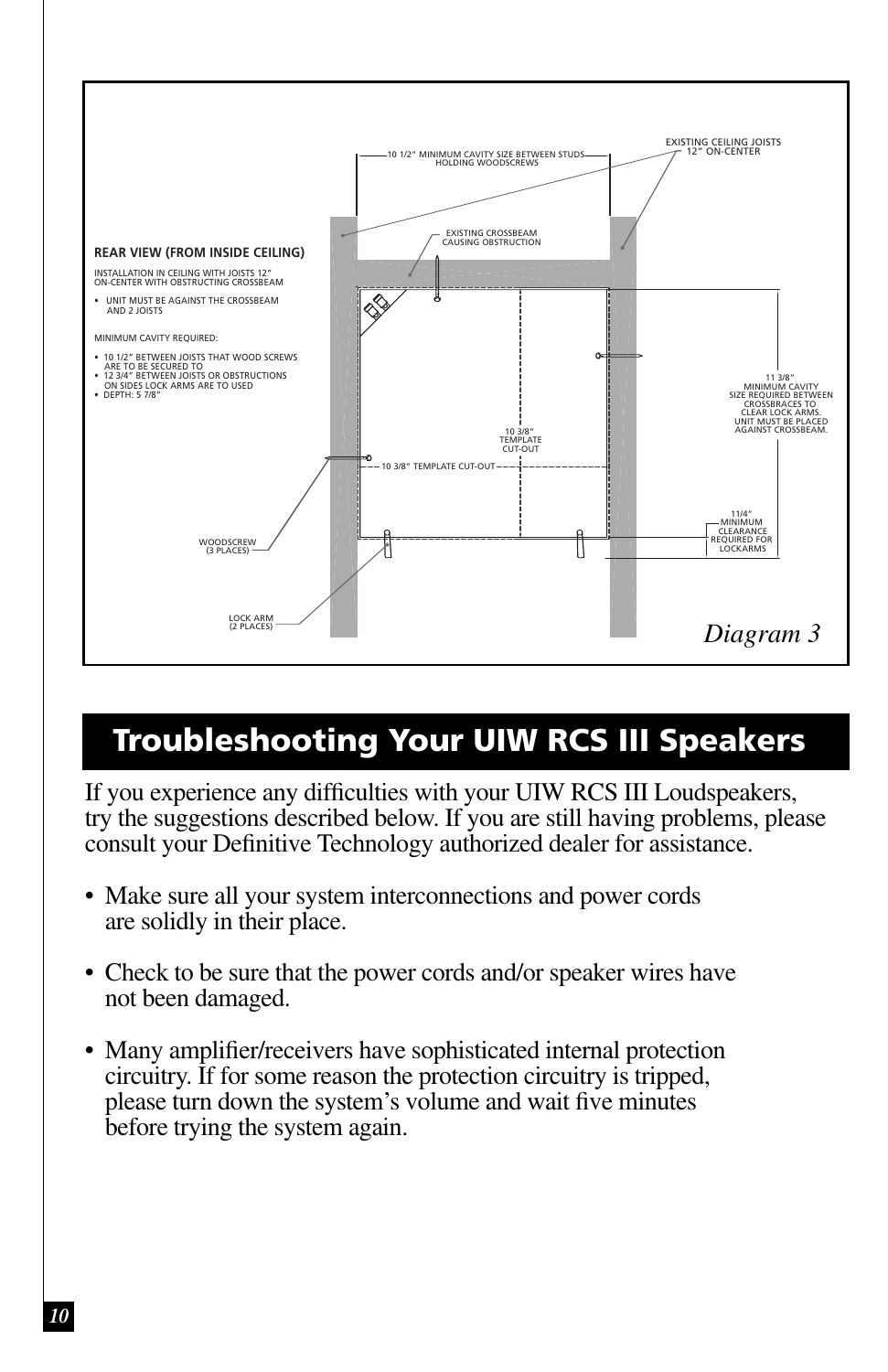#### **Technical Assistance**

It is our pleasure to offer assistance if you have any further questions or comments. Please feel free to contact our technical support staff at Definitive Technology, LLP, 11433 Cronridge Dr., Suite K, Owings Mills, MD 21117 or call (410) 363-7148.

#### **Service**

Service and warranty work on your Definitive loudspeakers will normally be performed by your local Definitive Technology dealer. However, if you wish to return the speaker to us, please contact us first, describing the problem and requesting authorization as well as the location of the nearest factory service center. **Please note that the address given in this booklet is the address of our offices only. Under no circumstances should loudspeakers be shipped to our offices or returned without contacting us first and obtaining return authorization.**

> Definitive Technology Offices 11433 Cronridge Dr. Suite K Owings Mills, Maryland 21117 Phone: 410-363-7148

#### **UIW RCS III Specifications**

#### **UIW RCS III**

**Outer Dimension:**  $11^{1/2}$ " W x  $11^{1/2}$ " H **Cut-out Size:**  $10^{3}/8$ " W x  $10^{3}/8$ " H x  $5^{7}/8$ " D<br>**Recommended Amplification:**  $10-300$  Watts/channel **Recommended Amplification:**  $10 - 300$  Watts/<br>**Frequency Response:**  $30$  Hz – 30 kHz **Frequency Response:**<br>Nominal Impedance:

**Nominal Impedance:** Compatible with  $4 - 8$  ohm outputs<br>Driver Complement:  $-$  Two  $4\frac{1}{2}$ " bass/mid drivers **Driver Complement:** – Two 41/2" bass/mid drivers – Two 5¼" x 41/8" pressure-driven low-bass radiators – One  $1$ " Pure Aluminum dome tweeter 92 dB

**Sensitivity:** 

Specifications subject to change without notice.

**Visit us at www.definitivetech.com**